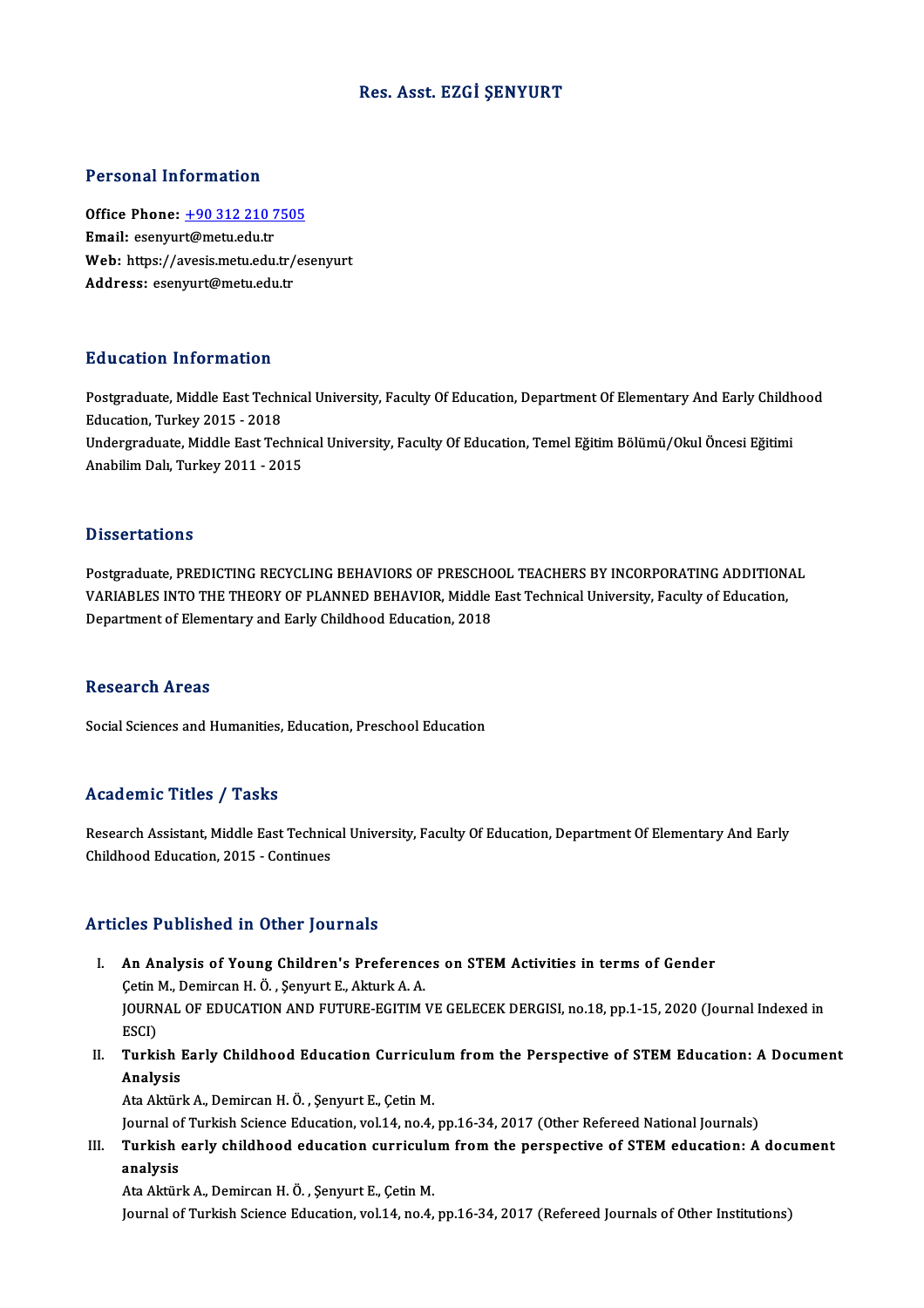# Refereed Congress / Symposium Publications in Proceedings

|       | <u>cymposium i ushcanons m i roccean</u>                                                              |
|-------|-------------------------------------------------------------------------------------------------------|
| I.    | An Investigation of Determinants of Early Childhood Education Teachers' Recycling Behaviors: A        |
|       | <b>Turkish Sample</b>                                                                                 |
|       | Senyurt E, Olgan R                                                                                    |
|       | The European Conference on Educational Research (ECER), Hamburg, Germany, 2 - 06 September 2019       |
| П.    | A Pilot Study on Adapting "Recycling Scale for In-ServicePreschool Teachers" in Turkish Context       |
|       | <b>SENYURT E, OLGAN R</b>                                                                             |
|       | 70th OMEP World Assembly and Conference, Prag, Czech Republic, 25 - 29 June 2018                      |
| III.  | A Pilot Study on Recycling Scale for Early Childhood Education Teachers                               |
|       | <b>SENYURT E, OLGAN R.</b>                                                                            |
|       | 70th World OMEP Assembly and Conference, 27 - 29 June 2018                                            |
| IV.   | MEB Okul Öncesi Eğitim Programı'nın FeTeMM (STEM) Eğitimi Açısından Analizi                           |
|       | DEMİRCAN H. Ö., ATA AKTÜRK A., ÇETİN M., ŞENYURT E.                                                   |
|       | 3rd International Eurasioan Eeducational Research Congress, 31 May - 03 June 2018                     |
| V.    | Sürdürülebilir Kalkınma için Eğitim'in 10 Yılı: Okul Öncesi Eğitimde Çevre Dostu Davranışlar Üzerine  |
|       | Yapılan Araştırmalar                                                                                  |
|       | Şenyurt E, Olgan R.                                                                                   |
|       | IV. International Eurasian Educational Research Congress, Ankara, Turkey, 11 - 14 May 2017            |
| VI.   | Okul Öncesi Dönem Çocukları Hangi Bilim Etkinliklerini Tercih Ediyor?: Bir Bilim Fuarı Deneyimi.      |
|       | ÇETİN M., CENGİZOĞLU S., ERYİĞİT S., DEMİRCAN H. Ö. , TONGA F. E. , ŞENYURT E.                        |
|       | V th International Eurasian Educational Research Congress, Antalya, Turkey, 2 - 05 May 2018           |
| VII.  | Gender-Equitable Teaching Beliefs of Early Childhood Teachers                                         |
|       | Şenyurt E., Kartaltepe O., Erden F.                                                                   |
|       | 5th International Early Childhood Education Congress, Turkey, 18 - 21 October 2017, pp.272-273        |
| VIII. | Okul Öncesi Öğretmenlerinin STEM (Fen, Teknoloji, Mühendislik, Matematik) Eğitimi Anlayışları.        |
|       | ŞENYURT E., DEMİRCAN H. Ö., ÇETİN M., ATA AKTÜRK A.                                                   |
|       | 5. Uluslararası Okul Öncesi Eğitim Kongresi, Ankara, Turkey, 18 - 21 October 2017                     |
| IX.   | STEM teaching intentions of Turkish preschool teachers                                                |
|       | ÇETİN M., DEMİRCAN H. Ö., ŞENYURT E., ATA AKTÜRK A.                                                   |
|       | 69th OMEP World Assembly and Conference, Opatija, Croatia, 19 - 24 June 2017                          |
| X.    | Turkish Pre-Service Early Childhood Teachers' Thoughts Regarding Parent Engagement, Involvement       |
|       | and Education                                                                                         |
|       | ÇETİN M., DEMİRCAN H. Ö., ŞENYURT E.                                                                  |
|       | 69th OMEP World Assembly and Conference., Opatija, 19 - 24 June 2017                                  |
| XI.   | Ankara da ki Belediyelere Ait Açık Hava Oyun Alanlarının Risk İçeren Oyunlara Olanak Sağlaması ve     |
|       | Risk Alma Becerisini Desteklemesi Açısından İncelenmesi                                               |
|       | Banko Ç., Akdemir K., GEMİCİ M., Şenyurt E., SEVİMLİ ÇELİK S.                                         |
|       | 3rd International Eurasian Educational Research Congress, 31 May - 03 June 2016                       |
| XII.  | Ankara'daki belediyelere ait açık hava oyun alanlarının risk içeren oyunlara olanak sağlaması ve risk |
|       | alma becerisini desteklemesi açısından incelenmesi                                                    |
|       | BANKO Ç., GEMİCİ KOŞAR M., ŞENYURT E., SEVİMLİ ÇELİK S.                                               |
|       | IIIrd International Eurasian Educational Research Congress, Muğla, Turkey, 31 May - 03 June 2016      |
| XIII. | 0-8 Yaş Çocukları İçin Tasarlanan FeTeMM Etkinliklerinin Cinsiyet ve Tercih Edilme Durumuna Göre      |
|       | İncelenmesi                                                                                           |
|       | ATA AKTÜRK A., ÇETİN M., DEMİRCAN H. Ö., ŞENYURT E.                                                   |
|       | 11. Ulusal Okul Öncesi Eğitimi Öğrenci Kongresi, Turkey, 27 - 29 April 2016                           |
|       |                                                                                                       |

# Supported Projects